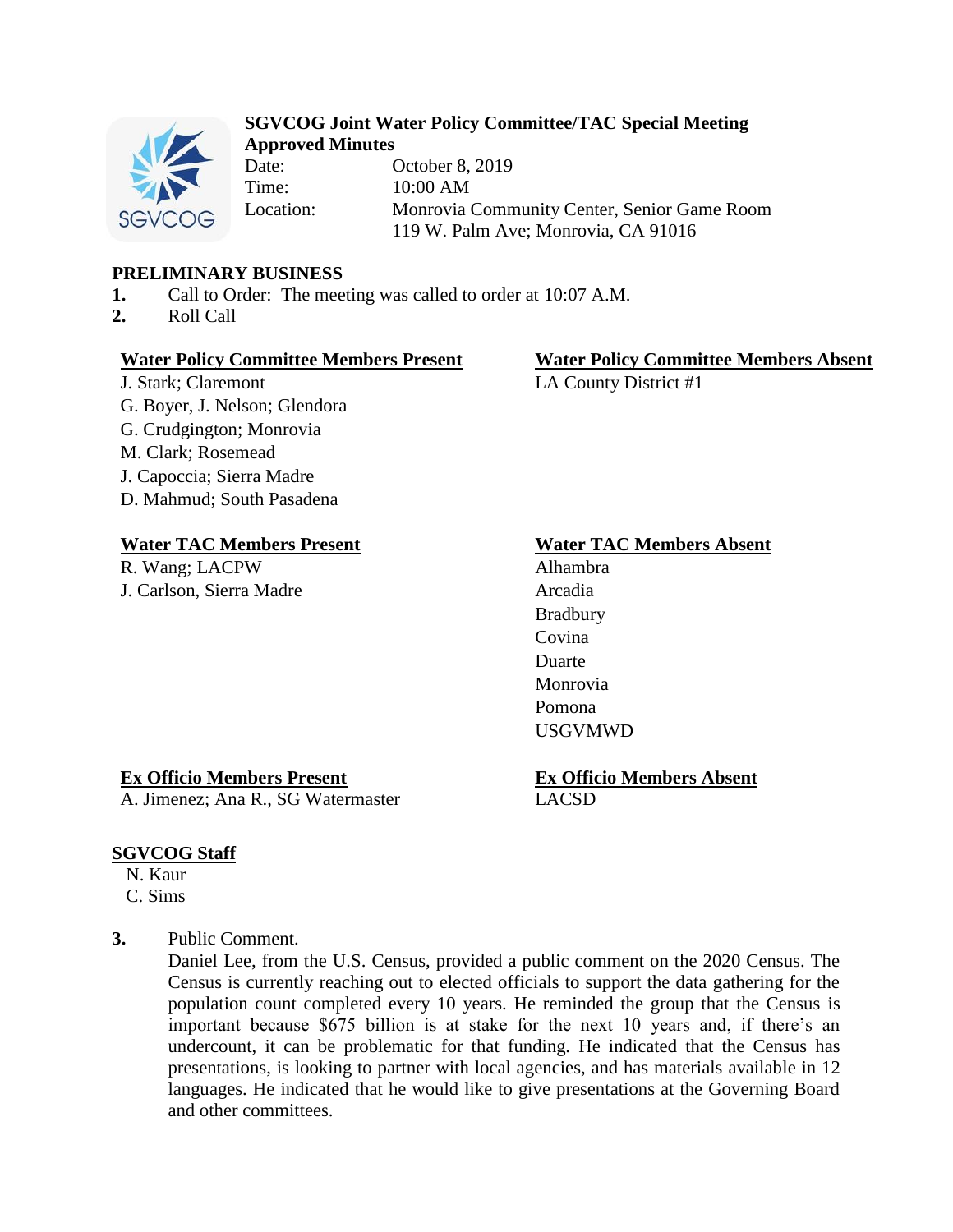**4.** Changes to Agenda Order.

There were no changes to the agenda order.

## **CONSENT CALENDAR**

**5.** Water Committee/TAC Meeting Minutes

**There was a motion to approve the consent calendar. (M/S: J. Nelson/M. Clark).**

| [MOTION PASSED] |  |
|-----------------|--|
|-----------------|--|

| AYES:           | Claremont, Glendora, Monrovia, Rosemead, Sierra Madre, South Pasadena, LA |  |
|-----------------|---------------------------------------------------------------------------|--|
|                 | County District #1, Alhambra, , Pomona, LACPW, USGVMWD                    |  |
| <b>NOES:</b>    |                                                                           |  |
| <b>ABSTAIN:</b> |                                                                           |  |
| <b>ABSENT:</b>  | Arcadia, Bradbury, Covina, Duarte                                         |  |

#### **PRESENTATIONS**

**6.** Water Contaminant Litigation — Ken Sansone, SL Environmental Law Group K. Sansone presented on water contaminant litigation around PFAS and other manmade groundwater contaminants. SL Environmental Law Group is a national practice representing municipalities, agencies, and the State for contaminants. He discussed who should pay to clean-up contaminants by discussing the legal liability for defective products – and how it's determined if a product is defective – and how contamination costs can be recovered by manufacturers. He also discussed the statute of limitations. The Committee discussed the statute of limitations and how to work with private water companies to address contaminants.

## **DISCUSSION ITEMS**

## **UPDATE ITEMS**

**7.** Safe Clean Water Program

Chair Mahmud discussed the Committee's previously-submitted comments on the supplemental documents for the Safe Clean Water Program and which comments were and were not accepted. She discussed the schedule for upcoming Watershed Area Steering Committee meetings.

**8.** Legislative Updates

The Committee discussed the following pieces of legislation:

- SB 205: This Bill requires that cities confirm that businesses that are classified under certain NCAIS codes have a valid industrial stormwater permit prior to awarding a business license. There was concern from the cities about how to implement the legislation, given that the business codes hadn't been updated for many years.
- AB 1093: This Bill would've required the State Water Resources Control Board to utilize definitive financial capability assessment guidelines in developing stormwater permits. The Bill was vetoed by Governor Newsom. The Committee discussed how to coordinate with the SGVCOG's lobbyist to continue to determine the best approach for this legislation.
- AB 755: This Bill would assessed a fee on tire purchases to be used for stormwater mitigation. The Bill is now a two-year bill because it didn't have enough votes and